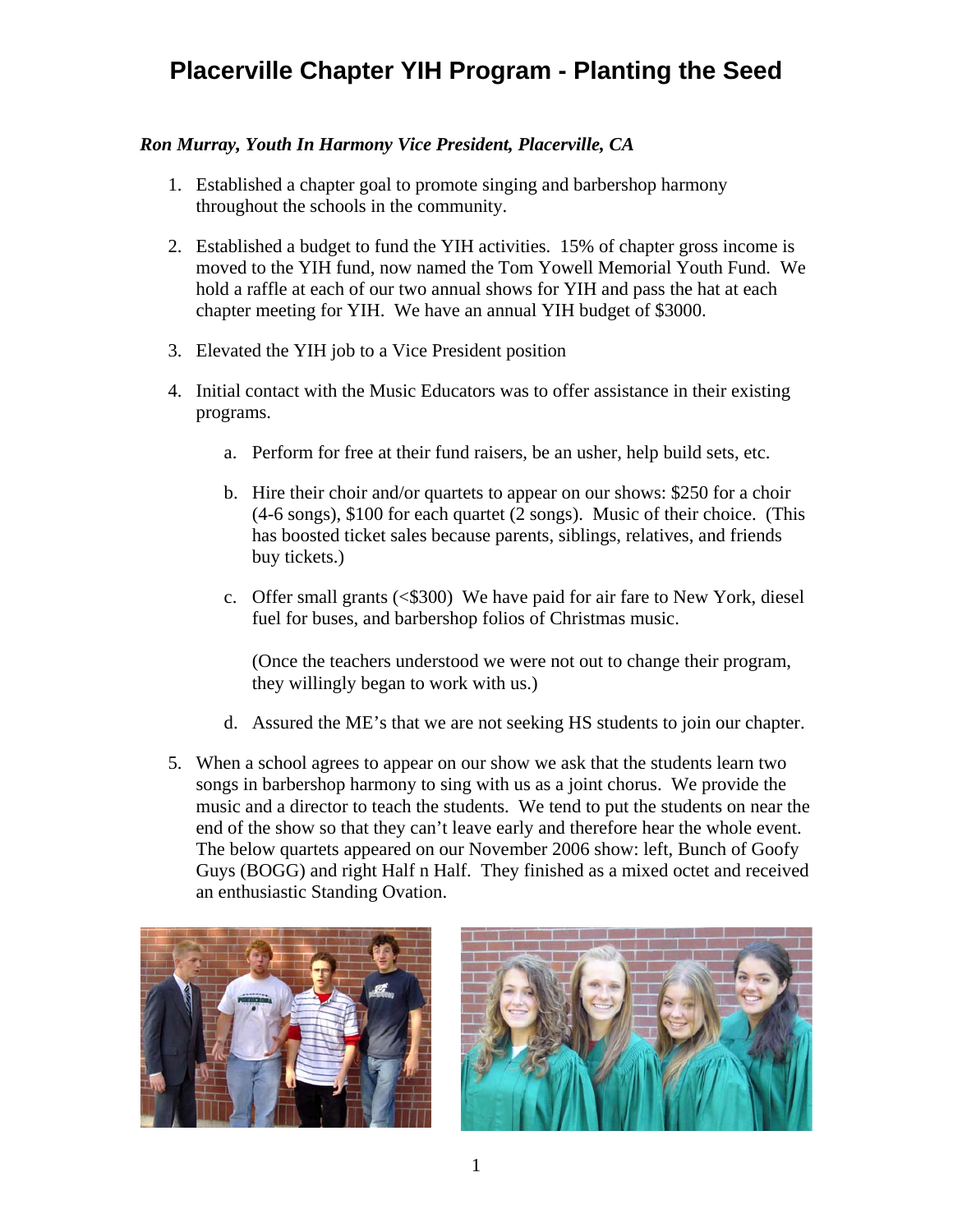# **Placerville Chapter YIH Program - Planting the Seed**

- 6. When grade school and middle school music programs were cut, the high school vocal programs dwindled. We then started a school visitation program to present a *Singing is Fun* theme and used barbershop harmony to demonstrate it.
- 7. We quickly learned that the children related to HS quartets much more readily than to Senior BBS Quartets. Since we had no HS quartets in our area, we hired quartets from a school 100 miles away. The HS Quartet pictured at the right is JAG (Just Add Girls) from Liberty High School in



Brentwood, CA. We used them several times and eventually used their girls quartet Diva 4.

We invited the quartet(s) to a Thursday night Pizza party with our chapter, then put them and their ME in a motel overnight. On Friday we scheduled general assemblies in four schools, two in the morning and two in the afternoon, typically reaching 800 children. The quartet(s) then sang on our Saturday night show. We paid the quartets' travel and meal expenses and their school vocal music program received a payment.

Today we have boys and girls quartets in our high schools and we take both on our school visits. There is no women's barbershop group near us so we support the girls too.

8. Our chapter hosts the annual **Youth Harmony Camp** each September with 65-100 boys attending each year. Music Educators are invited to attend free. A few ME's have participated and were very impressed. Our chapter contributes \$2000 to the camp each year. In the photo Gary Bolles directs the camp chorus.



- 9. Each year we offer to send one of the local Music Educators to Harmony University. One has accepted so far. Three months after attending she excused her piano player since she has switched to all a cappella now.
- 10. In 2005 we paid \$5000 of a music educator's salary to add vocal music to a grade school that had no music program. Every child in the school then received weekly vocal music training.

### *Results*

The vocal music programs in the High Schools are now growing and the teachers credit our school visitation programs. One teacher has started her own school visitation program in the schools that feed into her high school.